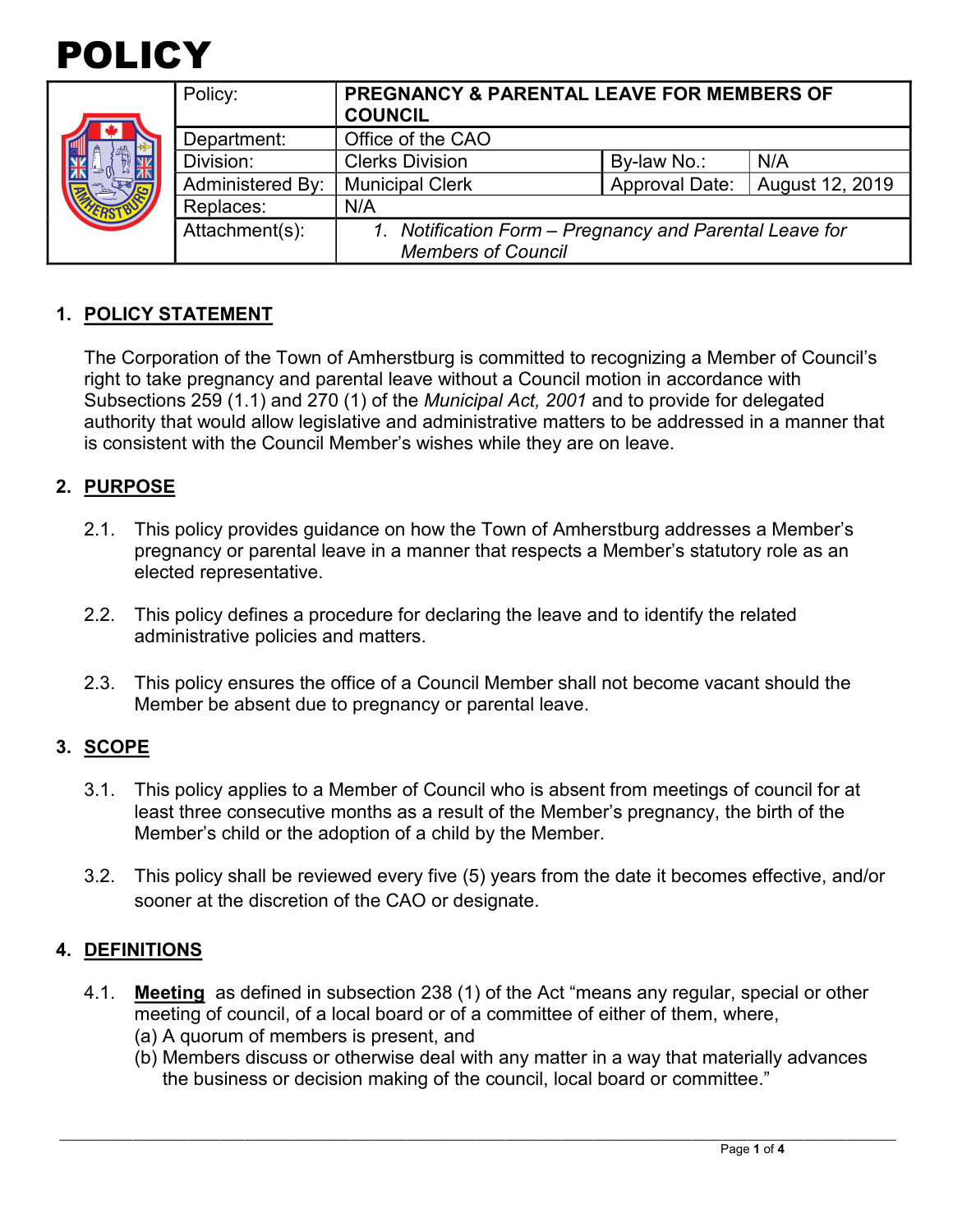- 4.2. **Legislative Powers** means all matters where Council acts in a legislative or quasi-judicial function including enacting by-laws, setting policies, and exercising decision making authority.
- 4.3. **Pregnancy and/or Parental Leave** is an absence of 20 consecutive weeks or less as a result of a Member's pregnancy, the birth of a Member's child or the adoption of a child by the Member in accordance with Section 259 (1.1) of the *Municipal Act, 2001*.

Other common definitions, acronyms, and terms are available in the Glossary located on the Town's Policies webpage.

# **5. INTERPRETATIONS**

Any reference in this policy to any statute or any section of a statute shall, unless expressly stated, be deemed to be reference to the statute as amended, restated or re-enacted from time to time. Any references to a By-law or Town policy shall be deemed to be a reference to the most recent passed policy or By-law and any replacements thereto.

# **6. GENERAL CONDITIONS**

### 6.1. **Principles:**

- 6.1.1. An elected Council Member represents the interests of their constituents and exercises their legislative powers to move the Town of Amherstburg forward in a positive and productive manner.
- 6.1.2. A Member's pregnancy and/or parental leave does not require Council approval and his or her office cannot be declared vacant as a result of the leave.
- 6.1.3. The office of a Member of Council shall not become vacant if a member is absent for 20 consecutive weeks or less if the absence is a result of the Member's pregnancy, the birth of the Member's child or the adoption of a child by the Member.
- 6.1.4. Legislative and administrative matters requiring action during a Member's pregnancy and/or parental leave should be addressed in a manner that is consistent with the Member's wishes.
- 6.1.5. A Member of Council on pregnancy leave or parental leave shall reserve the right to exercise his or her delegated authority at any time during their leave.
- 6.1.6. A Member of Council on Pregnancy and/or Parental Leave shall continue to receive all remuneration, reimbursements and benefits afforded to all Members of Council.

### 6.2. **Procedure:**

6.2.1. A Member of council shall notify the Municipal Clerk and Human Resources of the expected birth or adoption of a child through the Pregnancy or Parental Leave Notification Form.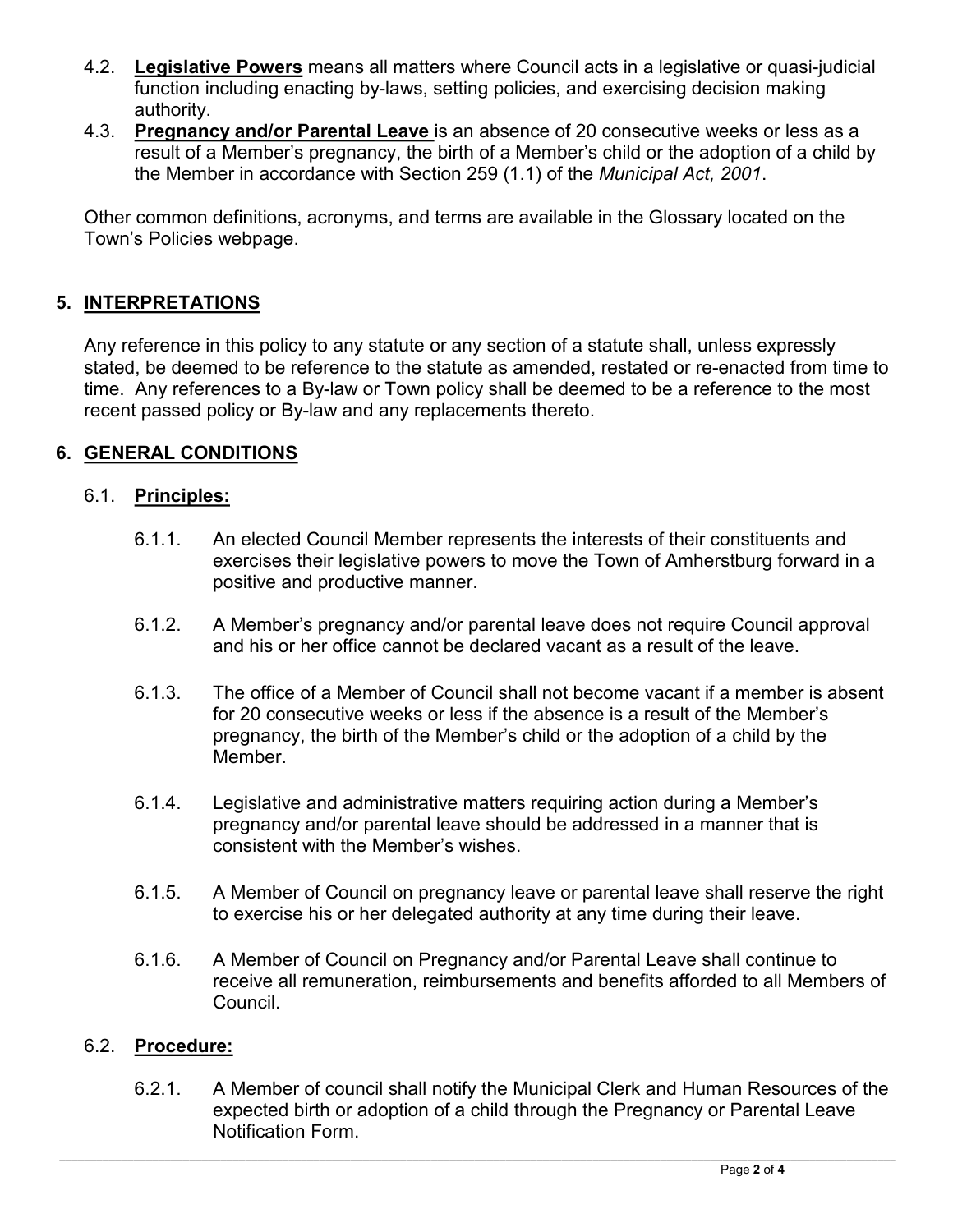- 6.2.2. Members of Council on pregnancy or parental leave may participate in events, conferences, committee meetings, constituent meetings as they determine.
- 6.2.3. Members of Council on pregnancy or parental leave shall continue to have access to all equipment supplied to a regular Member including but not limited to access to Town of Amherstburg designated web data bases, information technology support, email account access and Municipal Clerk support.

## 6.3. **Communication Protocol**

- 6.3.1. Where a Member of Council will be absent due to a pregnancy and/or parental leave, the Member will:
	- 6.3.1.1. Continue to receive communication from the Town as if the Member were not on Leave, in accordance with the wishes of the Member.
	- 6.3.1.2. Respond to communications at the level they choose, including utilizing an out of office email feature to identify:
		- they are on leave;
		- the level of service offered; and,
		- an alternate contact if required.
	- 6.3.1.3. Notify constituents in a way they choose that they may not be available for phone contact during their leave.
- 6.3.2. Notwithstanding, at any point in time during a Member's pregnancy or parental leave, the Member reserves the right to exercise his/her delegated authority. The Member shall provide written notice to the Clerk of their intent to lift any of the Council-approved, temporary delegations and exercise their statutory role or delegated authority.
- 6.3.3. The Member shall inform the Municipal Clerk, with proper notice, on any change regarding their return date.

## **7. RESPONSIBILITIES:**

- 7.1. **Council** has the authority and responsibility to:
	- 7.1.1. Adopt and maintain the *Pregnancy and Parental Leave for Members of Council Policy*.
	- 7.1.2. Adhere to the parameters of this Policy.
- 7.2. The **CAO** has the authority and responsibility to:
	- 7.2.1. Direct compliance with the Policy.
- 7.3. The **Municipal Clerk** has the authority and responsibility to:
	- 7.3.1. Provide further information and support to interested Council Members.
	- 7.3.2. Monitor the application of the Policy and address any concerns related to this Policy.